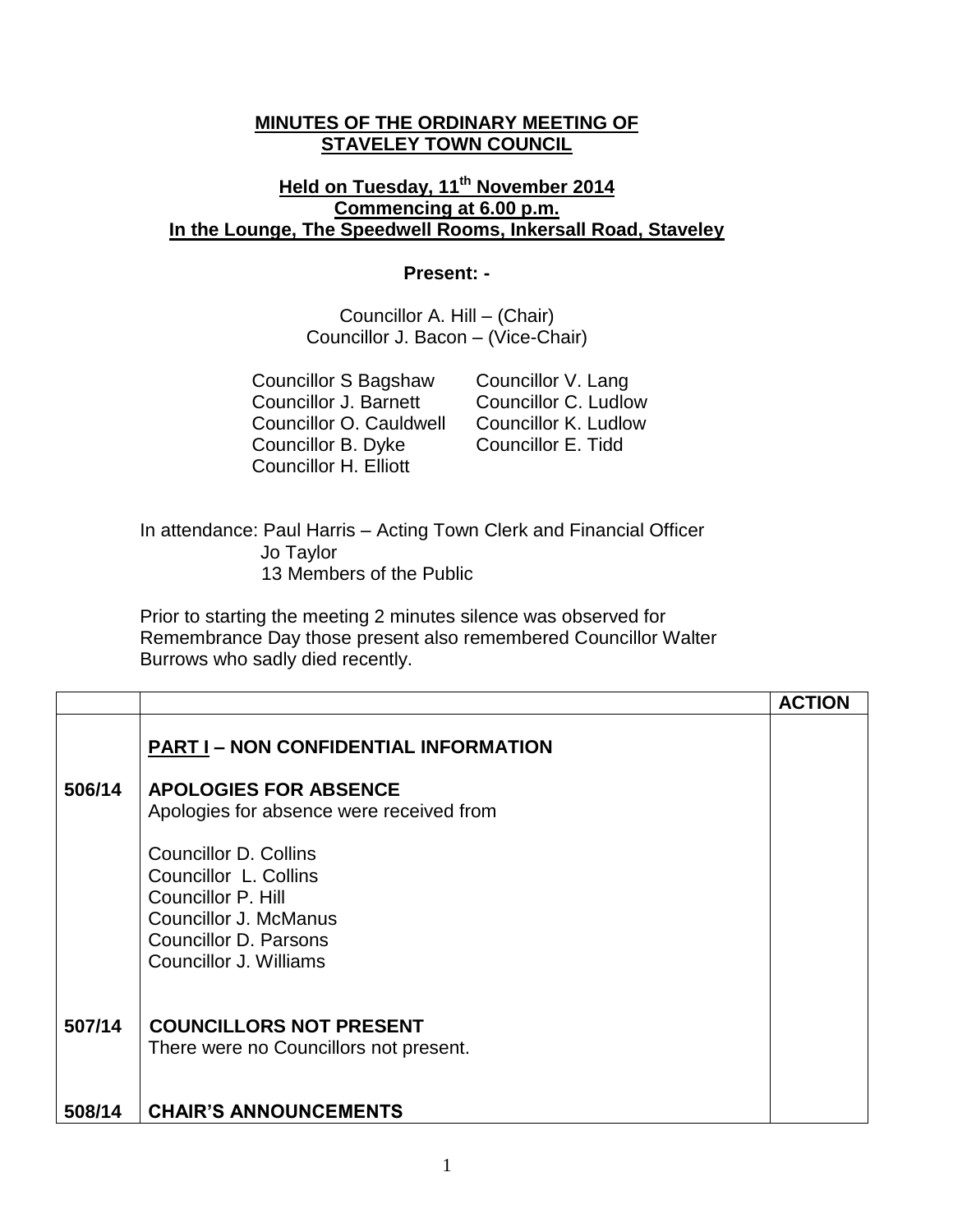| The Chair informed the Committee that the Firework Display held in King<br>George V Park on 31 <sup>st</sup> October had been a success. The Halloween<br>disco had been well attended and had been enjoyed by Staveley families.<br>The Remembrance Service and Parade held on Sunday 9 <sup>th</sup> November<br>had been a success and very well organised, and the Chair thanked Joe<br>Roberts from the Staveley Armed Forces Veterans Association for his<br>involvement in organising the event. |
|---------------------------------------------------------------------------------------------------------------------------------------------------------------------------------------------------------------------------------------------------------------------------------------------------------------------------------------------------------------------------------------------------------------------------------------------------------------------------------------------------------|
| Councillor Dyke expressed his thanks to all volunteers and staff who had<br>helped on the Halloween Disco and Fireworks Display. Councillor Dyke<br>informed members that it had been usual in the past to hold a pie and pea<br>supper as a thank you to all volunteers and staff involved, and he hoped<br>that this could be done again.                                                                                                                                                             |
| Councillor Dyke informed Members that on Remembrance Day he had<br>been to Chesterfield and laid a wreath on behalf of Staveley Town<br>Council. He thanked staff for the preparations in the Remembrance<br>Garden in Staveley for the Staveley event and said both events had gone<br>very well.                                                                                                                                                                                                      |
| Councillor C. Ludlow seconded Councillor B. Dyke's comments and<br>agreed that a Pie and Pea Supper should be held for volunteers and staff.                                                                                                                                                                                                                                                                                                                                                            |
| <b>CORRESPONDENCE</b>                                                                                                                                                                                                                                                                                                                                                                                                                                                                                   |
| There was no correspondence received.                                                                                                                                                                                                                                                                                                                                                                                                                                                                   |
| <b>VARIATIONS OF ORDER OF BUSINESS</b>                                                                                                                                                                                                                                                                                                                                                                                                                                                                  |
| There was no variation of business requested.                                                                                                                                                                                                                                                                                                                                                                                                                                                           |
| TO DETERMINE WHICH ITEMS IF ANY FROM PART 1 OF THE<br><b>AGENDA SHOULD BE TAKEN WITH THE PUBLIC EXCLUDED</b><br>The Chair requested that Item 25 The Interim Audit be moved into<br>Establishment Part II of the meeting. The Chair of the Audit Committee<br>Report would remain in public session.                                                                                                                                                                                                    |
|                                                                                                                                                                                                                                                                                                                                                                                                                                                                                                         |
| It was RESOLVED – That the item be moved into Part II of the Meeting.                                                                                                                                                                                                                                                                                                                                                                                                                                   |
|                                                                                                                                                                                                                                                                                                                                                                                                                                                                                                         |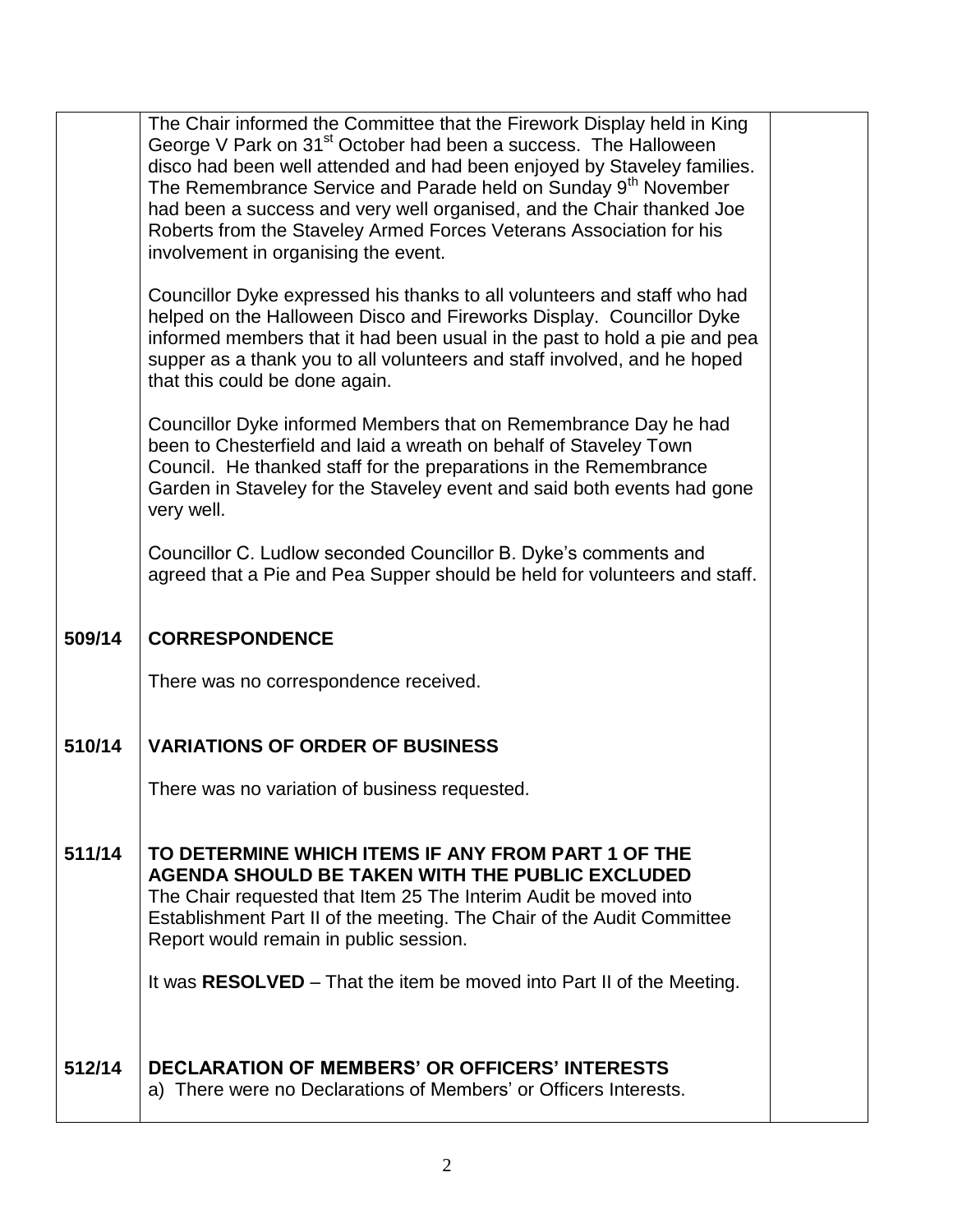|        | b) No requests for dispensations were received.                                                                                                                                                                                                                                                                                                                                                                                                                                                                                                                                                                                                                                                                                                                                                                                                                                                                                               |  |
|--------|-----------------------------------------------------------------------------------------------------------------------------------------------------------------------------------------------------------------------------------------------------------------------------------------------------------------------------------------------------------------------------------------------------------------------------------------------------------------------------------------------------------------------------------------------------------------------------------------------------------------------------------------------------------------------------------------------------------------------------------------------------------------------------------------------------------------------------------------------------------------------------------------------------------------------------------------------|--|
|        |                                                                                                                                                                                                                                                                                                                                                                                                                                                                                                                                                                                                                                                                                                                                                                                                                                                                                                                                               |  |
| 513/14 | <b>PRESENTATIONS.</b><br>There were no presentations made to the meeting.                                                                                                                                                                                                                                                                                                                                                                                                                                                                                                                                                                                                                                                                                                                                                                                                                                                                     |  |
|        |                                                                                                                                                                                                                                                                                                                                                                                                                                                                                                                                                                                                                                                                                                                                                                                                                                                                                                                                               |  |
| 514/14 | <b>PUBLIC SPEAKING</b>                                                                                                                                                                                                                                                                                                                                                                                                                                                                                                                                                                                                                                                                                                                                                                                                                                                                                                                        |  |
|        | John Morehen reiterated the comments of the Chair and Councillor B.<br>Dyke with regard to the Staveley Remembrance Service saying it had<br>been an excellent event.                                                                                                                                                                                                                                                                                                                                                                                                                                                                                                                                                                                                                                                                                                                                                                         |  |
|        | John Morehen asked Members whether or not the Christmas Events<br>would be taking place this year? With reference to the Christmas<br>Illuminations he asked whether the Friends of Pools Brook County Park<br>illumination could be erected has had been originally been agreed now<br>that it had been found?                                                                                                                                                                                                                                                                                                                                                                                                                                                                                                                                                                                                                               |  |
|        | The Chair was not aware that this had been an agreement.                                                                                                                                                                                                                                                                                                                                                                                                                                                                                                                                                                                                                                                                                                                                                                                                                                                                                      |  |
|        | John Morehen said it had been agreed in the Minutes of Staveley Town<br>Council that the illumination be paid for by Friends of Pools Brook County<br>Park as an extra illumination for Staveley but Staveley Town Council<br>would erect it.                                                                                                                                                                                                                                                                                                                                                                                                                                                                                                                                                                                                                                                                                                 |  |
|        | Councillor C. Ludlow informed John Morehen that it was something they<br>were not aware of. It was too late to alter the quote for this year as it had<br>already been accepted, but they would look into including the Pools Brook<br>Park Illumination in future years.                                                                                                                                                                                                                                                                                                                                                                                                                                                                                                                                                                                                                                                                     |  |
|        | Katy Davies a representative of the parents from Inkersall Primary School<br>informed Members that Inkersall Primary School had gone into Special<br>Measures in February of this year due to an Ofsted Inspection. A meeting<br>had taken place in April with the school and parents, where discussions<br>took place regarding the future of the school. School Governors had<br>since been dismissed and an interim Executive Board had been set up<br>which would keep the parents informed with meetings and progress<br>reports, but the parents had not heard anything, although attempts had<br>been made to get in touch with the Chair. The parents had since set up a<br>group but they were still no further forward. Toby Perkins was involved<br>and he was hoping to meet with the Secretary of State for Education. Ms.<br>Davies said it would be appreciated if local councillors would give support<br>and advice on this. |  |
|        | Councillor B. Dyke informed the Committee that he had received letters<br>from Toby Perkins and the school's latest Ofsted report, which had given                                                                                                                                                                                                                                                                                                                                                                                                                                                                                                                                                                                                                                                                                                                                                                                            |  |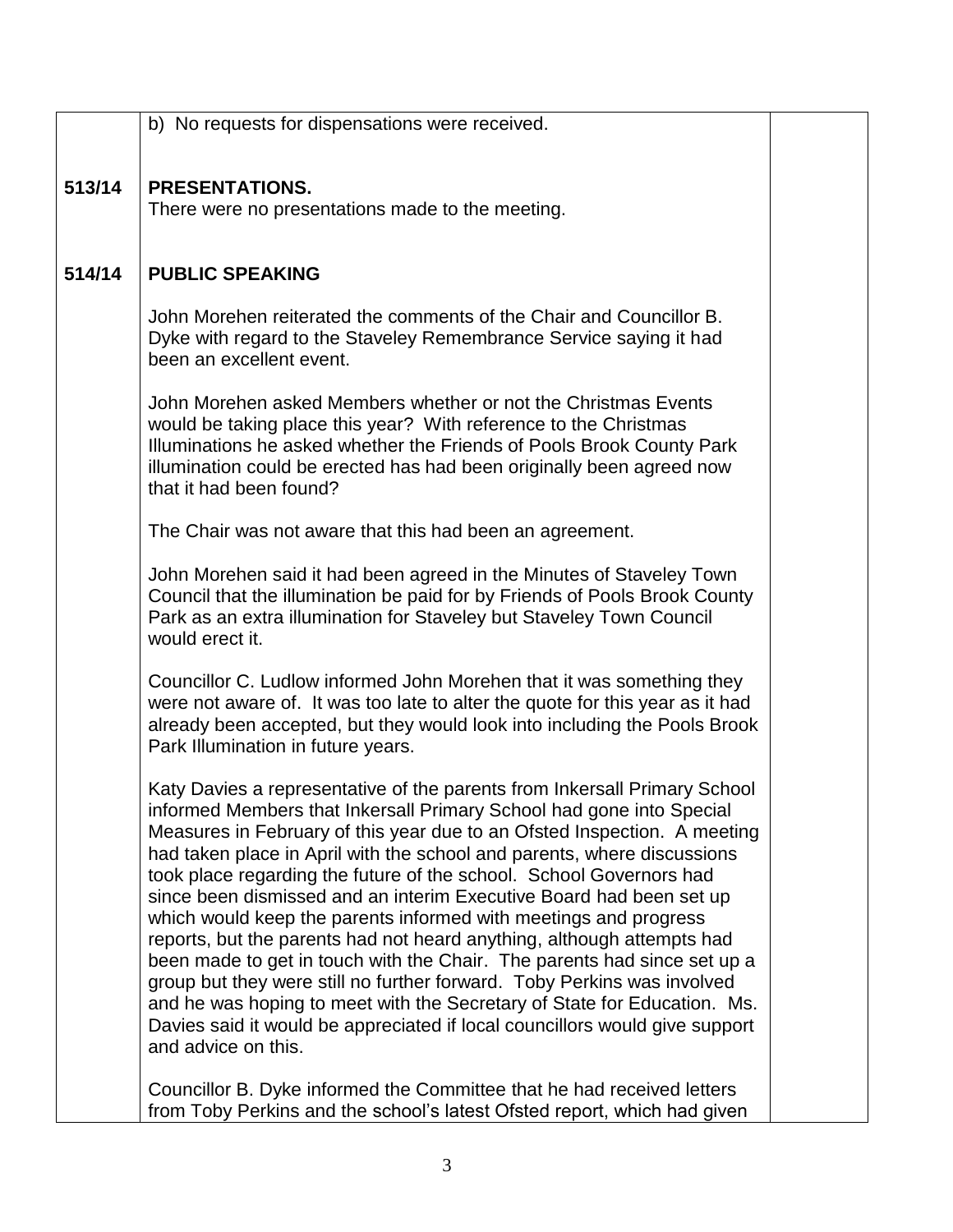Inkersall Primary School a three star rating. The School had been put into Special Measures in February a new head had been in post within 19 days and since then another Ofsted Report had been undertaken which said there had been improvements.

Councillor B. Dyke was of the opinion that through the Government schools were being forced into Academies, getting rid of local authorities' education and having businesses run schools, thereby more of a profit making business rather than education. Councillor Dyke informed the Members that he would be signing the letter supporting the school. Inkersall School was now achieving 77% in English and this was not too far below the national average of 81%

Councillor B. Dyke informed Members he thought the parents at Inkersall Primary School should be given support.

A copy of the letter from Toby Perkins and Ofsted Report was passed to Ms. Davies.

Councillor H. Elliott was of the opinion that Inkersall School was not failing and also gave her support.

Ms. Davies thanked the Members for their support, and further informed members that it was the George Spencer Academy that had been put in charge of the school.

Members agreed that they would give support to parents with the action group at Inkersall Primary School.

Councillor V. Lang informed the Committee that an Education Debate had been organised by Natascha Engel on 29<sup>th</sup> November at North Wingfield Resources Centre and anyone within Derbyshire with an interest was welcome to attend. Councillor Lang would pass on further details if people were interested.

It was **RESOLVED** – That a letter of support be sent to the Parents action group at Inkersall School supporting them against Inkersall School going into an Academy.

Joe Roberts thanked the Committee for their comments regarding the Remembrance Day Parade and Service, and he said he would pass on the thanks to the volunteer groups. Joe also thanked the Acting Town Clerk and staff at Staveley Town Council for their assistance in putting on the event. Thanks were also given to Kier and John Vaughan who came to clean the Cenotaph and John Vaughan who reinstated the bayonet. The Duke of Devonshire had commented that the cenotaph looked very good.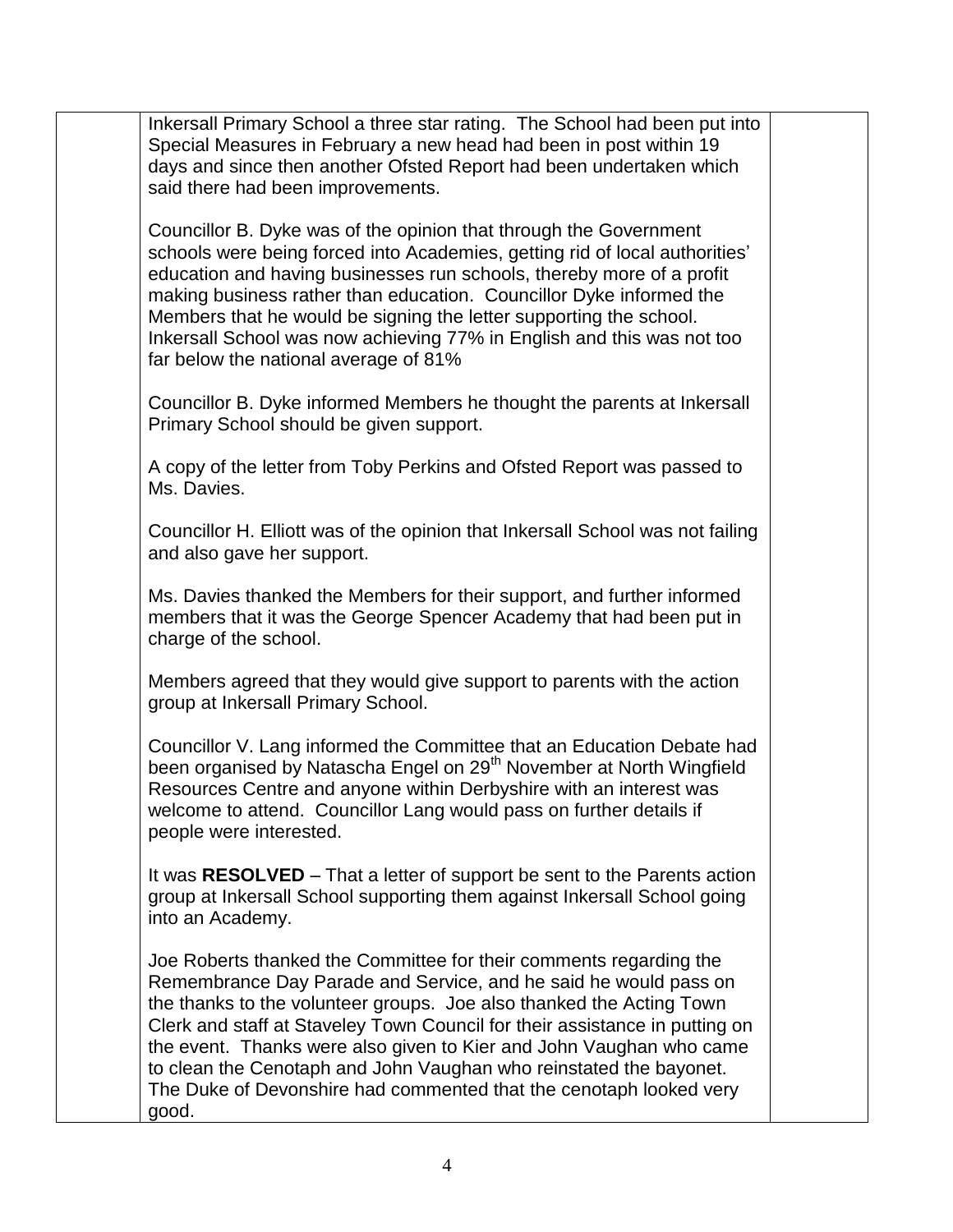|        | The Chair thanked Joe Roberts for his comments.                                                                                                                                                                                                                                                                                                                                                                                                                                                                                                                                         |
|--------|-----------------------------------------------------------------------------------------------------------------------------------------------------------------------------------------------------------------------------------------------------------------------------------------------------------------------------------------------------------------------------------------------------------------------------------------------------------------------------------------------------------------------------------------------------------------------------------------|
|        | Marion Gerrard referred to the £7,000 that had been ring fenced for King<br>George V Park.                                                                                                                                                                                                                                                                                                                                                                                                                                                                                              |
|        | The Chair informed Marion Gerrard that any group that operates within<br>the King George V Park could put in for match funding out of the £7,000.                                                                                                                                                                                                                                                                                                                                                                                                                                       |
|        | Councillor C. Ludlow informed the Committee that the match funding<br>would have to be for a specific project within King George V Park to be<br>able to apply for the match funding.                                                                                                                                                                                                                                                                                                                                                                                                   |
|        | The Acting Town Clerk informed the Committee that a letter had been<br>received under Item 32 which related to King George V Park.                                                                                                                                                                                                                                                                                                                                                                                                                                                      |
|        | John Morehen asked again whether the Christmas events were going<br>ahead.                                                                                                                                                                                                                                                                                                                                                                                                                                                                                                              |
|        | Councillor C. Ludlow informed John Morehen that the Christmas Market<br>would be held on Friday 5 <sup>th</sup> December in the Market Square and in The<br>Speedwell Rooms. It was hoped to have the Chesterfield Corporation<br>Bus to take people from the Market Square to The Speedwell Rooms.<br>There would not be a "Switch On" of the Christmas Lights as such as<br>there were problems with the timers but the lights would be put on for the<br>5 <sup>th</sup> December. The Elderly Citizens' Christmas Party had been scheduled<br>for Friday 19 <sup>th</sup> December. |
|        | There were no other questions raised by the public.                                                                                                                                                                                                                                                                                                                                                                                                                                                                                                                                     |
|        | b) Community Safety (Police, Fire and Ambulance Community<br><b>Safety Partnership)</b><br>Nothing to report.                                                                                                                                                                                                                                                                                                                                                                                                                                                                           |
| 515/14 | <b>CONFIRMATION OF MINUTES OF THE ORDINARY MEETING OF</b><br>STAVELEY TOWN COUNCIL HELD ON TUESDAY, 21 <sup>st</sup> OCTOBER<br>2014.<br>It was RESOLVED that the Minutes of the Ordinary Meeting of Staveley<br>Town Council held on Tuesday 21 <sup>st</sup> October 2014 be approved as a true<br>record.                                                                                                                                                                                                                                                                            |
| 516/14 | <b>MATTERS ARISING FROM THE MINUTES OF THE ORDINARY</b><br>MEETING OF STAVELEY TOWN COUNCIL HELD ON TUESDAY, 21 <sup>st</sup><br><b>OCTOBER 2014</b>                                                                                                                                                                                                                                                                                                                                                                                                                                    |
|        | There were no matters arising.                                                                                                                                                                                                                                                                                                                                                                                                                                                                                                                                                          |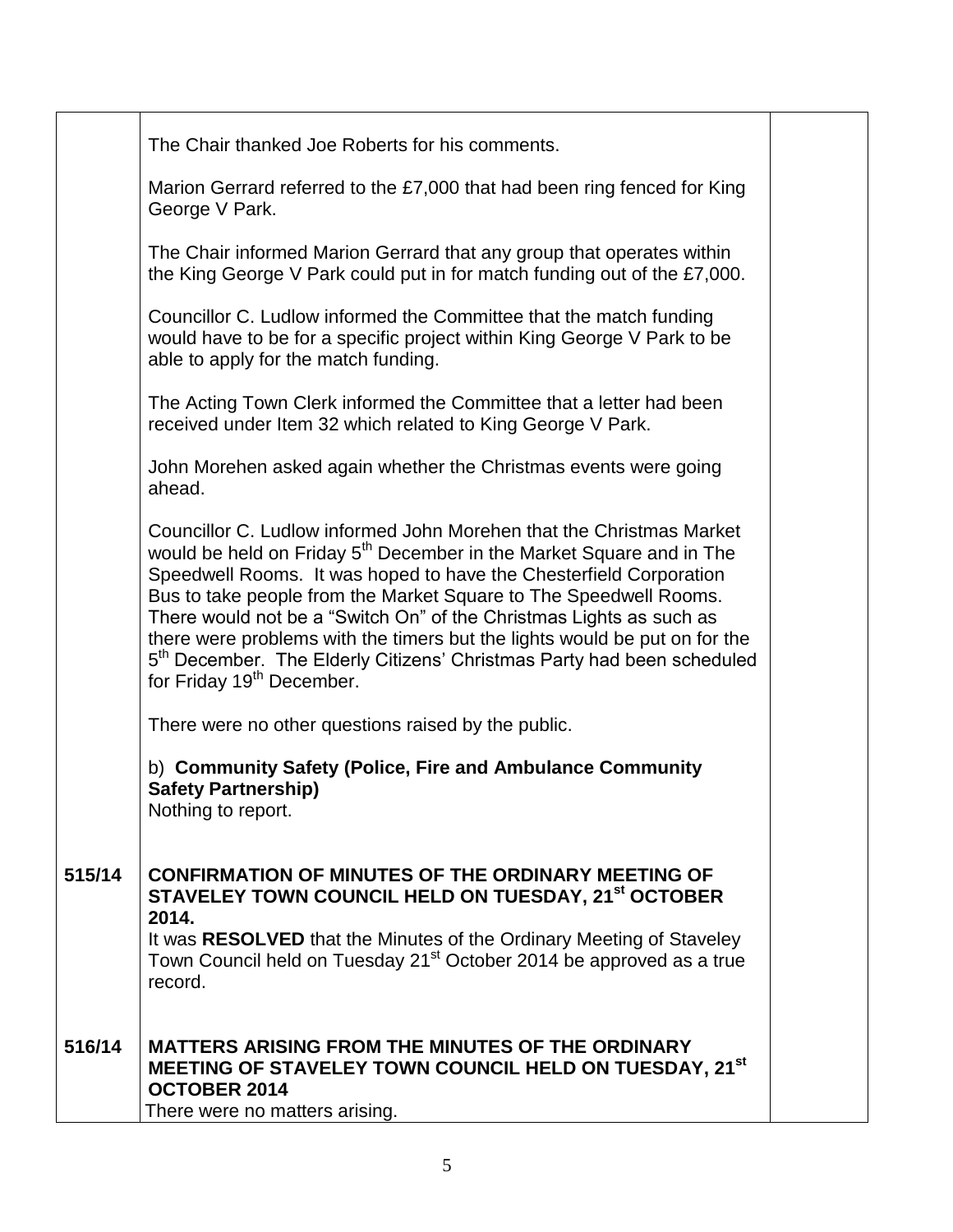| 517/14 | <b>CONFIRMATION OF THE MINUTES OF THE AUDIT COMMITTEE OF</b><br>STAVELEY TOWN COUNCIL HELD ON WEDNESDAY 15TH OCTOBER<br>2014                                                                                                                                                                                                                                                           |
|--------|----------------------------------------------------------------------------------------------------------------------------------------------------------------------------------------------------------------------------------------------------------------------------------------------------------------------------------------------------------------------------------------|
|        | It was RESOLVED that the minutes of the Audit Committee of Staveley<br>Town Council held on Wednesday 15 <sup>th</sup> October 2014 be approved as a<br>true record and for the recommendations to be moved forward.                                                                                                                                                                   |
| 518/14 | <b>MATTERS ARISING FROM THE MINUTES OF THE AUDIT</b><br><b>COMMITTEE OF STAVELEY TOWN COUNCIL HELD ON</b><br>WEDNESDAY 15TH OCTOBER 2014<br>Thanks were given to the Audit Committee for taking on an important role.<br>The Committee was set up by recommendation from the Internal Auditor.                                                                                         |
|        | A full report would go to the next Policy, Finance and Publicity Committee                                                                                                                                                                                                                                                                                                             |
| 519/14 | <b>CONFIRMATION OF THE MINUTES OF THE LEISURE AND</b><br><b>COMMUNITY COMMITTEE OF STAVELEY TOWN COUNCIL HELD ON</b><br><b>WEDNESDAY 22<sup>ND</sup> OCTOBER 2014</b><br>It was RESOLVED that the minutes of the Leisure and Community<br>Committee of Staveley Town Council held on Wednesday 22 <sup>nd</sup> October<br>be approved as a true record.                               |
| 520/14 | <b>MATTERS ARISING FROM THE MINUTES OF THE LEISURE AND</b><br><b>COMMUNITY COMMITTEE OF STAVELEY TOWN COUNCIL HELD ON</b><br><b>WEDNESDAY 22<sup>ND</sup> OCTOBER 2014</b><br>There were no matters arising raised.                                                                                                                                                                    |
| 521/14 | <b>CONFIRMATION OF THE MINUTES OF THE POLICY, FINANCE AND</b><br>PUBLICITY COMMITTEE OF STAVELEY TOWN COUNCIL HELD ON<br><b>WEDNESDAY 22<sup>ND</sup> OCTOBER 2014</b><br>It was RESOLVED that the minutes of the Policy, Finance and Publicity<br>Committee of Staveley Town Council held on Wednesday 22 <sup>nd</sup> October<br>2014 be approved as a true record.                 |
| 522/14 | MATTERS ARISING FROM THE MINUTES OF THE POLICY, FINANCE<br>AND PUBLICITY COMMITTEE OF STAVELEY TOWN COUNCIL HELD<br>ON WEDNESDAY 22 <sup>ND</sup> OCTOBER 2014<br>It was <b>NOTED</b> that Councillor J. Bacon as a member of the Audit<br>Committee needed to come off the Policy, Finance and Publicity Sub-<br>Committee. The same applied to other members of the Audit Committee. |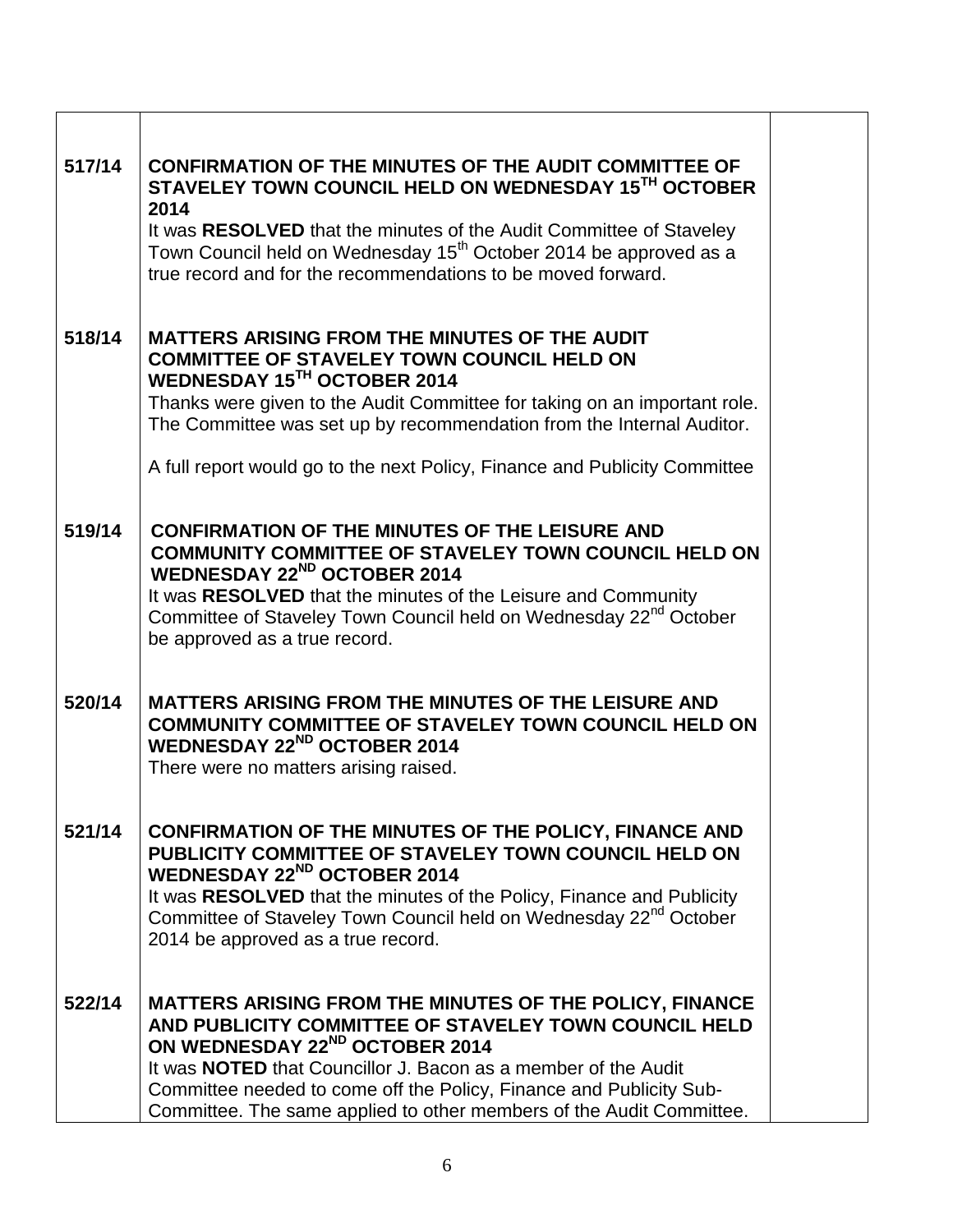| 523/14 | MINUTES OF THE SPEEDWELL ROOMS SUB-COMMITTEE OF<br>STAVELEY TOWN COUNCIL HELD ON WEDNESDAY 29TH OCTOBER<br>2014.                                                                          |
|--------|-------------------------------------------------------------------------------------------------------------------------------------------------------------------------------------------|
|        | It was RESOLVED that the minutes of the Speedwell Rooms Sub-<br>Committee of Staveley Town Council held on Wednesday 29 <sup>th</sup> October<br>2014 be approved as a true record.       |
| 524/14 | <b>MATTERS ARISING FROM THE MINUTES OF THE SPEEDWELL</b><br>ROOMS SUB-COMMITTEE OF STAVELEY TOWN COUNCIL HELD ON<br>WEDNESDAY 23rd JULY 2014.                                             |
|        | It was <b>NOTED</b> that the meeting scheduled for 23rd December 2014 had<br>been cancelled due to its proximity to the Christmas break.                                                  |
| 525/14 | MINUTES OF THE PLANNING AND ENVIRONMENTAL COMMITTEE<br>OF STAVELEY TOWN COUNCIL HELD ON WEDNESDAY 29TH<br>OCTOBER 2014.                                                                   |
|        | It was RESOLVED that the minutes of the Planning and Environmental<br>Committee of Staveley Town Council held on Wednesday 29 <sup>th</sup> October<br>2014 be approved as a true record. |
|        | It was <b>NOTED</b> that the meeting scheduled for 23rd December 2014 had<br>been cancelled due to its proximity to the Christmas break.                                                  |
| 526/14 | <b>FOR INFORMATION ONLY:</b><br>(a) Staveley Remembrance Association Meeting Minutes Wednesday<br>15 <sup>th</sup> October 2014.<br>These were RECEIVED and NOTED.                        |
| 527/14 | <b>FOR INFORMATION ONLY:</b><br>a) Minutes of the meeting of Heart of Staveley Project Board held<br>on 2 <sup>nd</sup> October<br>This meeting was cancelled.                            |
| 528/14 | TO REVIEW MEMBERSHIP OF POLICY, FINANCE AND PUBLICITY<br><b>COMMITTEE</b>                                                                                                                 |
|        | As Councillor J. Bacon was no longer a member of this Committee, any<br>members who wished to be on this Committee were asked to put their<br>names forward.                              |
|        | Councillor E. Tidd said she preferred to stay on the Policy, Finance and                                                                                                                  |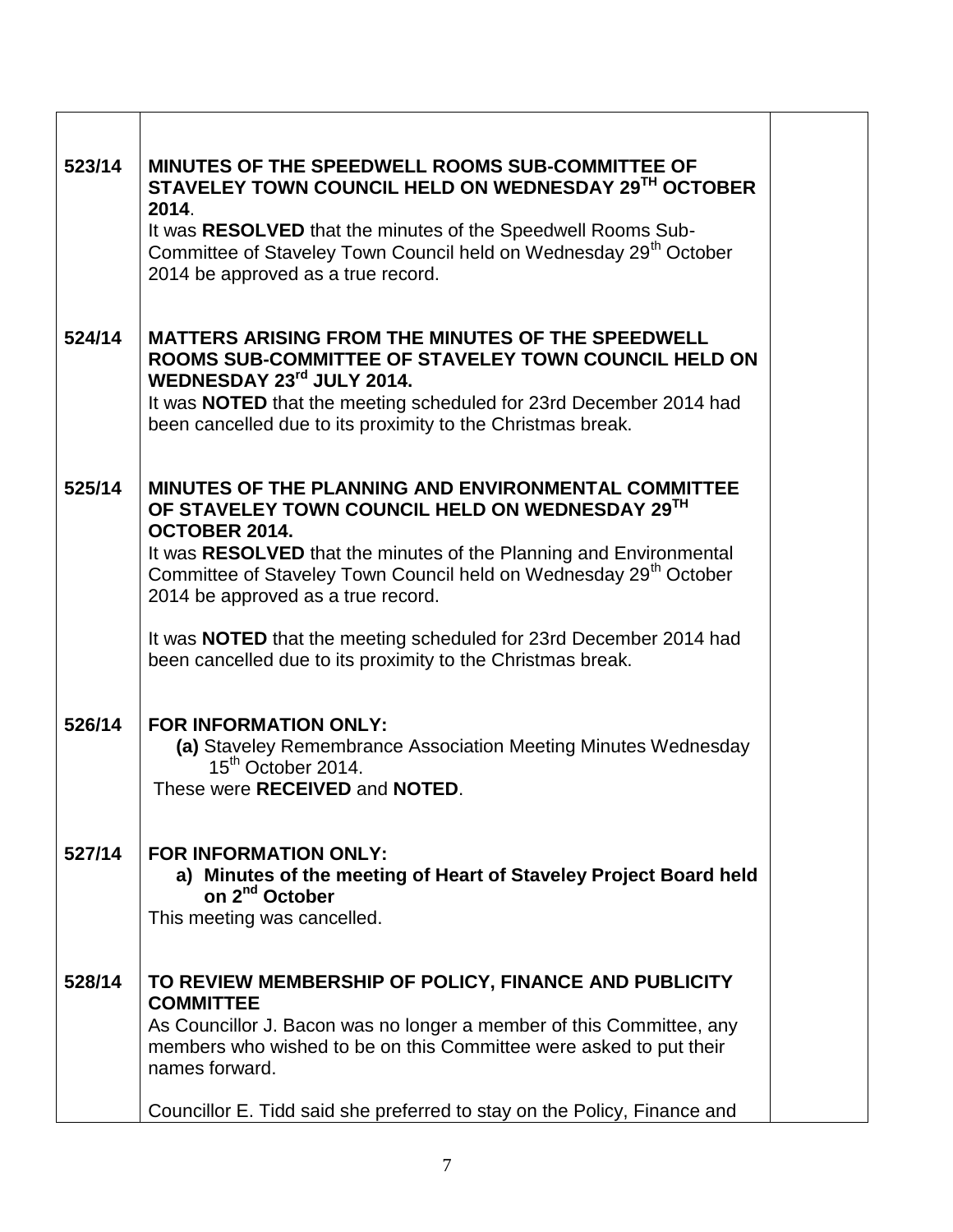|        | Publicity Committee and be a sub on the Audit Committee.                                                                                                                                                                                                                                                                                                                                                                                                                                                                                              |  |
|--------|-------------------------------------------------------------------------------------------------------------------------------------------------------------------------------------------------------------------------------------------------------------------------------------------------------------------------------------------------------------------------------------------------------------------------------------------------------------------------------------------------------------------------------------------------------|--|
|        | The Acting Town Clerk informed members that it would be good practice<br>that members of the Audit Committee were not members of the Policy,<br>Finance and Publicity Committee.                                                                                                                                                                                                                                                                                                                                                                      |  |
|        | Councillor H. Elliot said she would resign from the Policy, Finance and<br>Publicity Committee and stay on the Audit Committee.                                                                                                                                                                                                                                                                                                                                                                                                                       |  |
|        | It was suggested that this item be moved onto the Policy, Finance and<br>Publicity Committee to be discussed further.                                                                                                                                                                                                                                                                                                                                                                                                                                 |  |
|        | It was RESOLVED – (i) That Councillors J. Bacon and H. Elliott would<br>resign from the Policy, Finance and Publicity Committee. Councillor E.<br>Tidd would remain on the Policy Finance and Publicity Committee.<br>Councillors J. Bacon and H. Elliott would be members on the Audit<br>Committee with Councillor L. Collins plus one other member.                                                                                                                                                                                                |  |
|        | (ii) That a further three members of the Policy, Finance and Publicity<br>Committee would be discussed at the next meeting of that Committee.                                                                                                                                                                                                                                                                                                                                                                                                         |  |
| 529/14 | <b>TOWN CLERK'S REPORT</b><br>The Acting Town Clerk spoke to his report:<br>He mentioned the Fireworks and Halloween Party. The main focus had<br>been on getting planning and risk assessments in place, stewards in<br>place, role descriptions defined and ensuring health and safety<br>compliance on the day. 1500 to 2000 people had attended the Fireworks<br>and the Speedwell Rooms party had been well attended. He thanked<br>Councillors for running the Halloween Party, and also thanked<br>staff/stewards and volunteers at the event. |  |
|        | One of the main issues was the office move to 26 High Street, Staveley.<br>As this was still ongoing with no foreseeable outcome at present the<br>Acting Town Clerk suggested that the Council needed to consider a<br>temporary move to The Speedwell Rooms or The Stables Business Units<br>as an interim measure because the Heart of Staveley Project needed to<br>move forwards and could not happen with the office still based at Staveley<br>Hall.                                                                                           |  |
|        | The Lease for The Stables units was taking longer than anticipated. The<br>Solicitor now has details to finalise the lease. Issues had included<br>management of the Stables Unit and the level of management that the<br>Council needed to provide. Charges for rent and the finish of the building<br>itself had not been to the standard to let it. These issues had been dealt<br>with. Telephone systems were still not in situ, these were very high spec<br>and would take 50 days to put in place. A temporary ADSL system would              |  |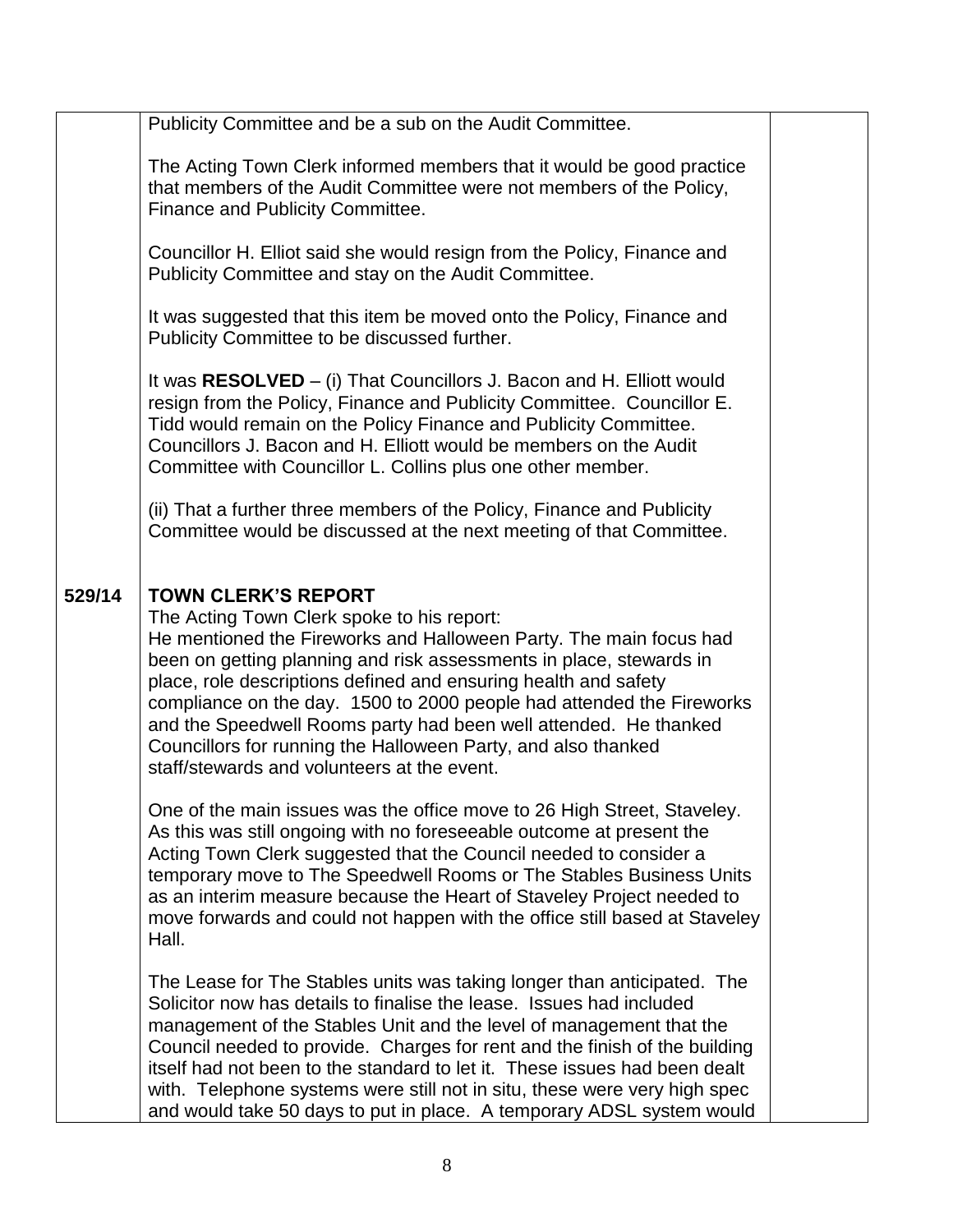be fitted for the time being once BT had connected the building. The telephone systems should have been up and running and it was suggested to ask the people who were managing the project why this was not in place. Councillor C. Ludlow asked if there was a claw back clause regarding the telephone system, as this was holding up letting of the offices. The Acting Town Clerk said they would have to decide where the fault lay i.e. with the consultants or the contractors, as this would have a bearing on how money could be clawed back. Councillor C. Ludlow's understanding of the contract was that there would be telephone lines, internet, photocopiers etc. for the management of the offices all as part of the scheme so that it would be up and running once the Stables had been opened. Councillor B. Dyke agreed this needed to be looked at. Councillor C. Ludlow informed the Committee that one potential tenant wanted to move in on the 1<sup>st</sup> September. With regard to the Stables Flat the Chair wanted to know when a potential tenant wanted to move in as it still required redecoration. The Chair suggested that if the tenant needed to move in before redecoration could take place to give them a reduction on the first month's rent, and allow them to decorate themselves. The Acting Town Clerk informed members that an ERDF Audit was to take place on Tuesday  $18<sup>th</sup>$  November. They would be going through the paperwork in relation to the ERDF portion of the Heart of Staveley Project. Jo Taylor would be assisting with this. Ian Parkin, Peter Rice and Mike Brooke would also be present. The Acting Town Clerk informed members that John Marriott had undertaken an Interim Internal Audit. An Interim report had been supplied by John Marriott which had been passed on to the Chair, Vice-Chair, Leader and Vice-Leader of Staveley Town Council, and the Chair of the Audit Committee. This would be discussed later in the meeting. In terms of the Heritage Lottery Fund and Phase 2 of the Heart of Staveley Project a lot of work needed to be done so that Heritage Lottery Fund would give the go ahead to commence Phase 2. A report had been written by Ian Parkin which had been sent out in relation to Item No. 29 on the Agenda. The Acting Town Clerk said it was important that this should be progressed by the Council.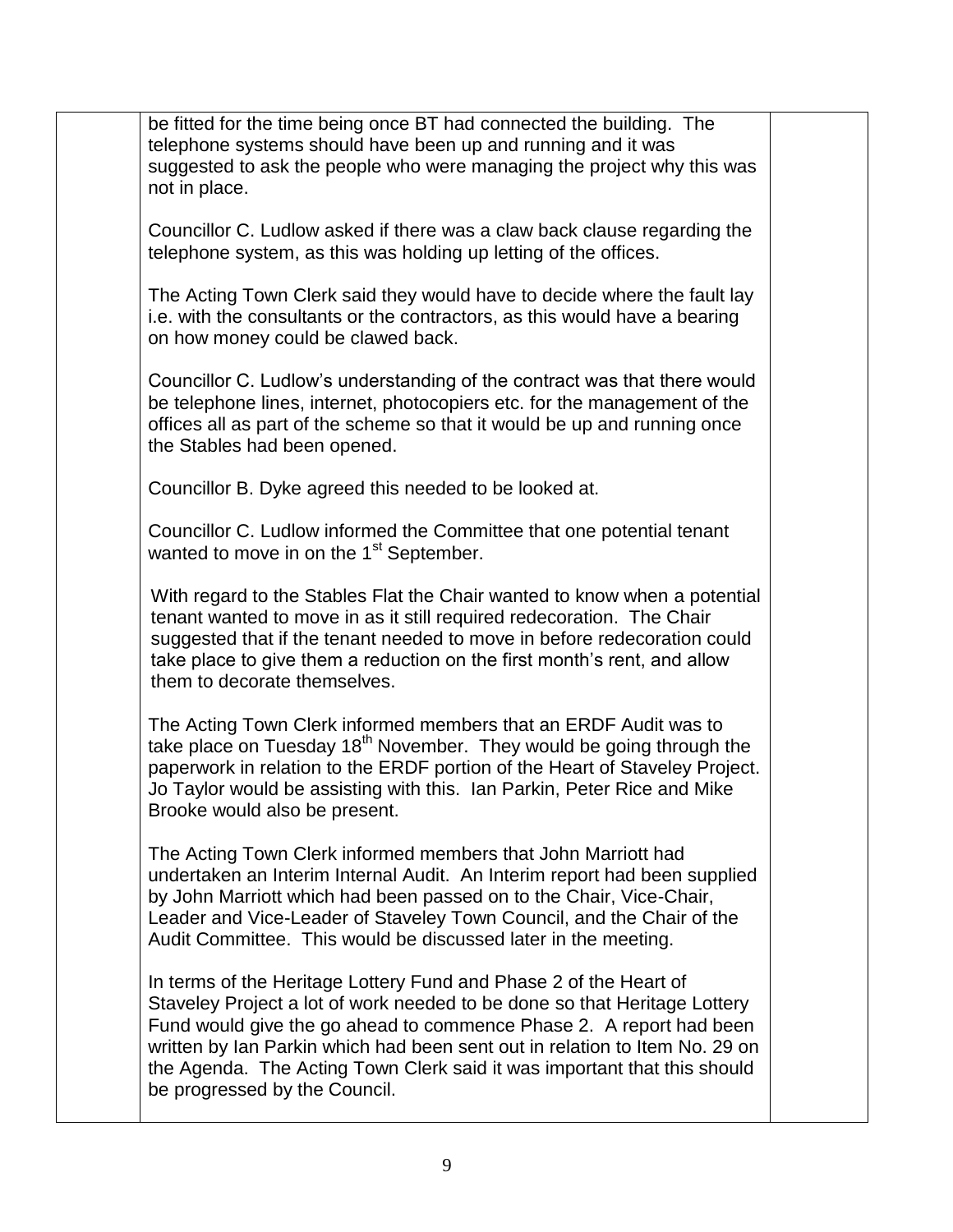|        | Precept planning was also on the Agenda and Jo Taylor would be<br>assisting with that.                                                                                                                                                                                                                                                                                    |  |
|--------|---------------------------------------------------------------------------------------------------------------------------------------------------------------------------------------------------------------------------------------------------------------------------------------------------------------------------------------------------------------------------|--|
|        | Mark Evans was working on the Staff review, but was not yet in a position<br>to report back.                                                                                                                                                                                                                                                                              |  |
|        | Staff Training needed to be looked at with regard to Health and Safety<br>Training and HR matters were ongoing.                                                                                                                                                                                                                                                           |  |
|        | The Acting Town Clerk mentioned the Christmas events, the Christmas<br>Market on 5 <sup>th</sup> December and Elderly Citizens' Christmas Party on the 19 <sup>th</sup><br>December.                                                                                                                                                                                      |  |
|        | It was RECOMMENDED that the Council considers the following-                                                                                                                                                                                                                                                                                                              |  |
|        | (i)<br>That a temporary move be considered into The Speedwell<br>Rooms or The Stables.                                                                                                                                                                                                                                                                                    |  |
|        | (ii)<br>The staffing review be progressed.                                                                                                                                                                                                                                                                                                                                |  |
|        | That the management of The Stables be considered as to how<br>(iii)<br>this would be delivered as it was to provide services to potential<br>tenants.                                                                                                                                                                                                                     |  |
|        | (iv)<br>Audit compliance needs to be dealt with.                                                                                                                                                                                                                                                                                                                          |  |
|        | That Phase 2 of Heart of Staveley needed to be managed and<br>(v)<br>reported to funders.                                                                                                                                                                                                                                                                                 |  |
|        | How the Finance work would be progressed post-Christmas<br>(vi)<br>once Jo Taylor finished her contract with the Council.                                                                                                                                                                                                                                                 |  |
|        | That a longer term plan be put in place for the Market and<br>(vii)<br>Council in general.                                                                                                                                                                                                                                                                                |  |
| 530/14 | <b>REPORT FROM CHAIR OF THE AUDIT COMMITTEE AND INTERIM</b><br><b>AUDIT.</b>                                                                                                                                                                                                                                                                                              |  |
|        | The Chair of the Audit Committee informed members that a meeting had<br>been held. Terms of reference had been agreed and priorities had been<br>outlined for the internal auditor which would be in the report to be<br>discussed in Establishment. Progress had been made and a full report<br>would be given to the Policy, Finance and Publicity Committee to be held |  |
|        | on 19 <sup>th</sup> November 2014, once all the information had been collated. The<br>Heart of Staveley Project would be included. The Chair was working with<br>the Acting Town Clerk on the Fixed Asset Register which should be<br>completed by the end of November.                                                                                                   |  |
|        | The Chair thanked Councillor J. Bacon for her verbal report.                                                                                                                                                                                                                                                                                                              |  |
|        |                                                                                                                                                                                                                                                                                                                                                                           |  |
|        |                                                                                                                                                                                                                                                                                                                                                                           |  |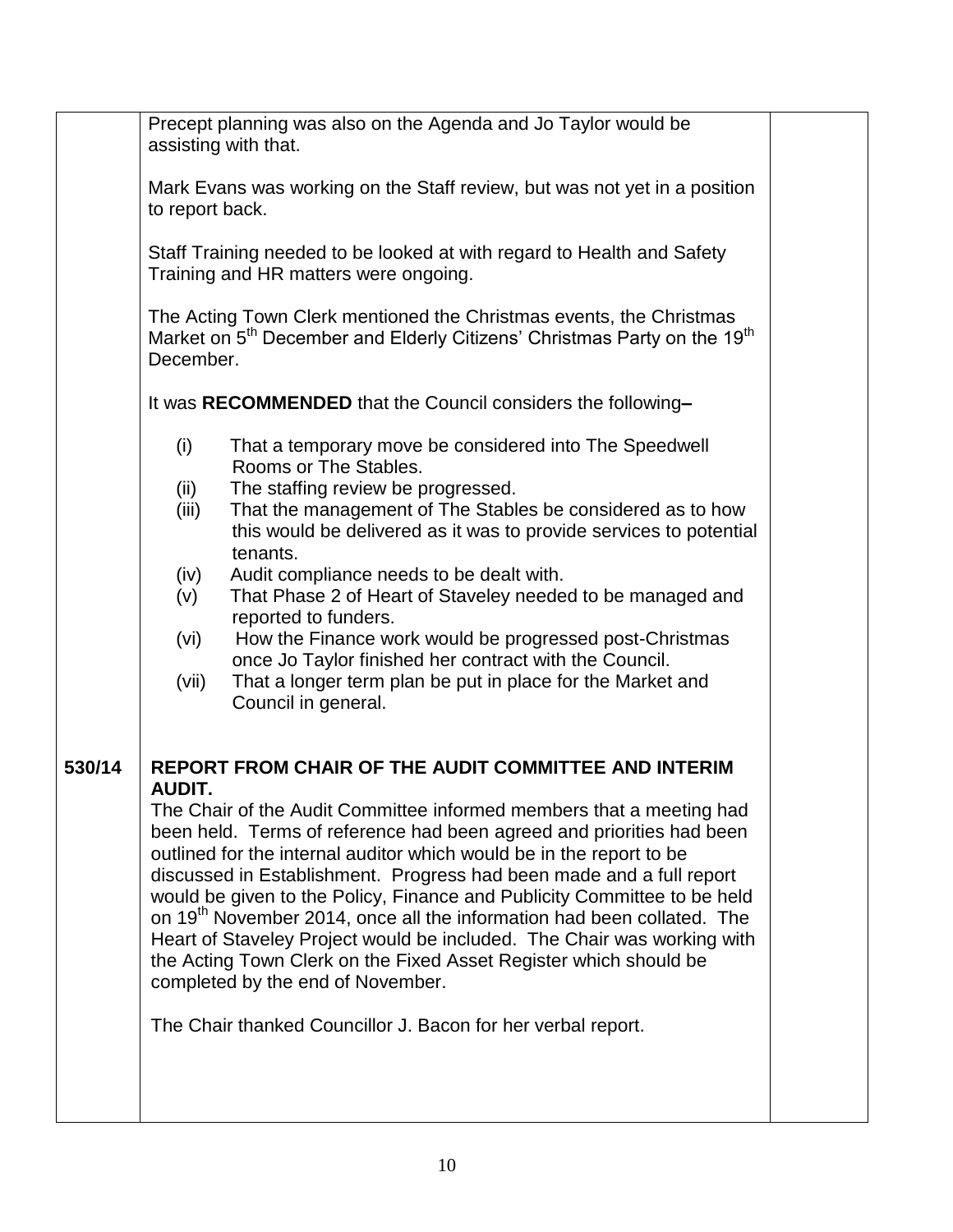| 531/14 | <b>CHRISTMAS LIGHTS 2014 – approval of costs</b>                             |  |
|--------|------------------------------------------------------------------------------|--|
|        | Councillor C. Ludlow informed members that there had been problems           |  |
|        | with the Christmas lights. Most of the timers were not working and a lot of  |  |
|        | the lights were no longer usable. It had been suggested that within the      |  |
|        | costings led lights could be hired which would be cheaper to run. The        |  |
|        | package the Council had been given was to include some hiring and            |  |
|        | utilising the working lights. It had been decided that Duke Street would     |  |
|        | not have lights this year, due to timers and cost. It had been decided to    |  |
|        | go from the Morrisons roundabout, down Market Street incorporating the       |  |
|        | bus stops along High Street as far as the Elm Tree and into the Market       |  |
|        | Square.                                                                      |  |
|        |                                                                              |  |
|        | Councillor B. Dyke asked if it could be looked at for next year to get solar |  |
|        | powered Christmas Lights.                                                    |  |
|        |                                                                              |  |
|        | Councillor C. Ludlow commented would Staveley Town Council want to           |  |
|        | buy the lights when it was cheaper to hire them in. Another advantage        |  |
|        | would be that different lights could be used each year.                      |  |
|        |                                                                              |  |
|        | Councillor C. Ludlow proposed that the Acting Town Clerk spend up to         |  |
|        | £5,000 for this year's Christmas Lights to include the extra that had been   |  |
|        | asked for.                                                                   |  |
|        |                                                                              |  |
|        | <b>RESOLVED</b> – That the Acting Town Clerk be allowed to spend up to       |  |
|        | £5,000 on Christmas lights for Christmas 2014.                               |  |
|        |                                                                              |  |
|        |                                                                              |  |
| 532/14 | <b>ACCOUNTS</b>                                                              |  |
|        |                                                                              |  |
|        | (a) The Schedule of accounts paid since the last meeting.                    |  |
|        |                                                                              |  |
|        | Standing Orders were suspended to allow Jo Taylor to speak.                  |  |
|        |                                                                              |  |
|        | Jo asked for invoices to be approved for payment.                            |  |
|        | The Chair clarified with Jo the grants that had been made with regard to     |  |
|        | the Section 137 grants and the payments which had been made out of           |  |
|        | the Chair's allowance.                                                       |  |
|        |                                                                              |  |
|        | <b>Standing Orders were reinstated</b>                                       |  |
|        |                                                                              |  |
|        | <b>RESOLVED</b> – That the schedule of accounts paid by the Acing Town       |  |
|        | Clerk and Financial Officer was submitted, each account having been          |  |
|        | signed by two members of the Council so authorised.                          |  |
|        |                                                                              |  |
|        | <b>Financial Statements</b>                                                  |  |
|        | The Heart of Staveley projected financial summary needed to be               |  |
|        |                                                                              |  |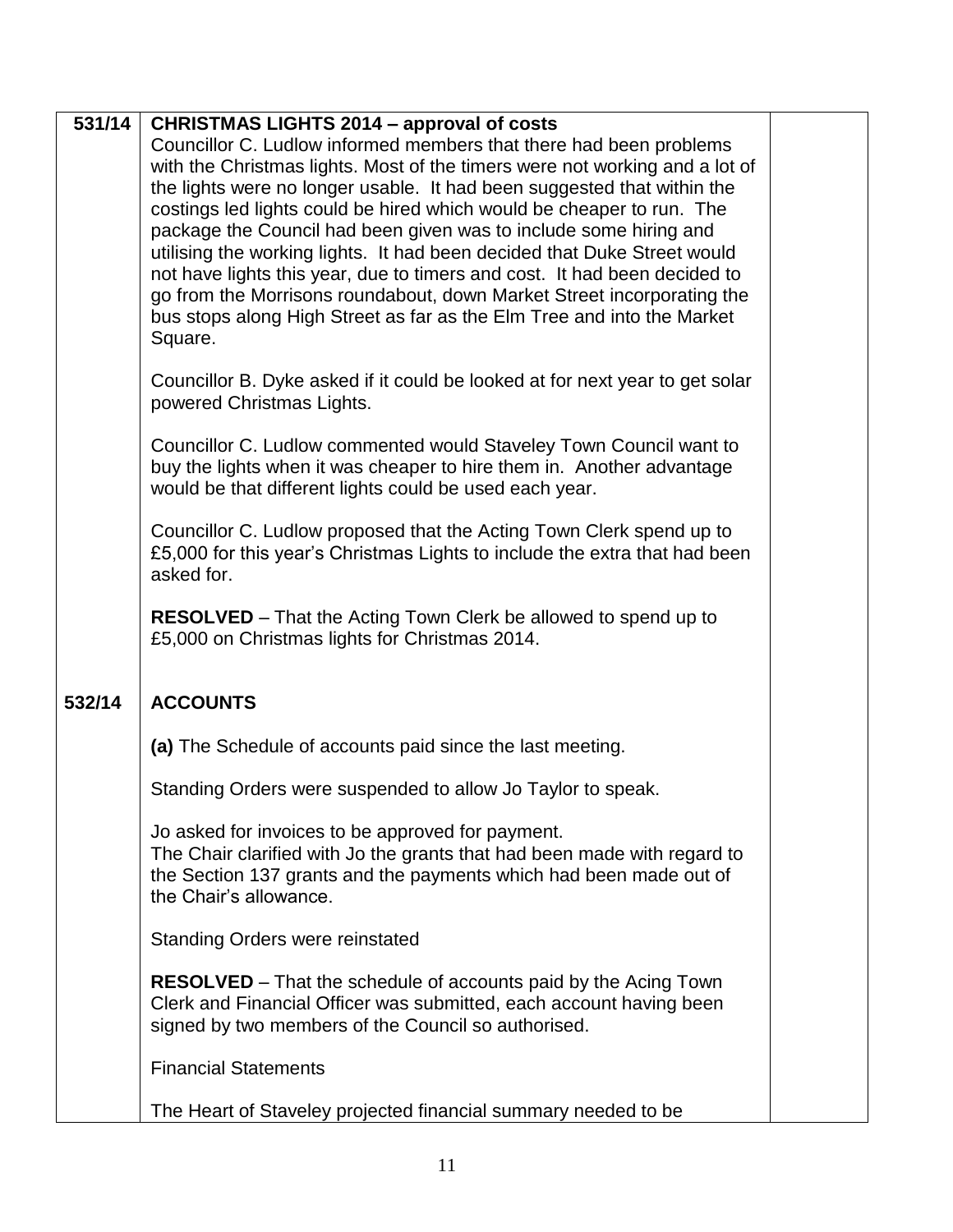|        | discussed further and was referred to the next Policy Finance and<br><b>Publicity Committee</b>                                                                                                                                                                                                                                                              |  |
|--------|--------------------------------------------------------------------------------------------------------------------------------------------------------------------------------------------------------------------------------------------------------------------------------------------------------------------------------------------------------------|--|
| 533/14 | <b>PRECEPT PLANNING</b><br>The Precept Planning was moved to the next Policy, Finance and<br><b>Publicity Committee.</b>                                                                                                                                                                                                                                     |  |
| 534/14 | <b>HEART OF STAVELEY PROJECT</b><br>The Acting Town Clerk made Members aware that the Heart of Staveley<br>report was an urgent item. He informed members that they were to get<br>back to Heritage Lottery fund within the next couple of weeks, and there<br>needed to be work done with the Heart of Staveley Board and the Charity<br>Board before that. |  |
|        | This item was moved into Establishment.                                                                                                                                                                                                                                                                                                                      |  |
| 535/14 | <b>WARD REPORTS BY COUNCILLORS</b><br>a) Councillor B. Dyke made members aware of damage to cars within<br>the area.                                                                                                                                                                                                                                         |  |
|        | Councillor H. Elliott informed members that she had met with Alan<br>Charles and he had said he would walk around Inkersall and the Surgery<br>during the Spring time, and that Councillor Elliott would make<br>arrangements for this to happen.                                                                                                            |  |
|        | Councillor H. Elliott mentioned the Youth Shelter in Inkersall. The Chair<br>informed members that Chesterfield Borough Council and the Police had<br>paid for this to be repainted. The Police and Chesterfield Borough<br>Council were thanked for this.                                                                                                   |  |
|        | The Chair informed members that the hard standing play area at<br>Duckmanton was being well used.                                                                                                                                                                                                                                                            |  |
|        | b) Generally<br>Nothing raised.                                                                                                                                                                                                                                                                                                                              |  |
| 536/14 | <b>ALLOTMENTS</b><br>A letter had been received from Jack Carrington of Inkersall Allotments.<br>They were asking for permission to put in car parking spaces.                                                                                                                                                                                               |  |
|        | <b>RESOLVED</b> – That a letter be sent authorising Inkersall Allotments to go<br>ahead with the work for extra car parking.                                                                                                                                                                                                                                 |  |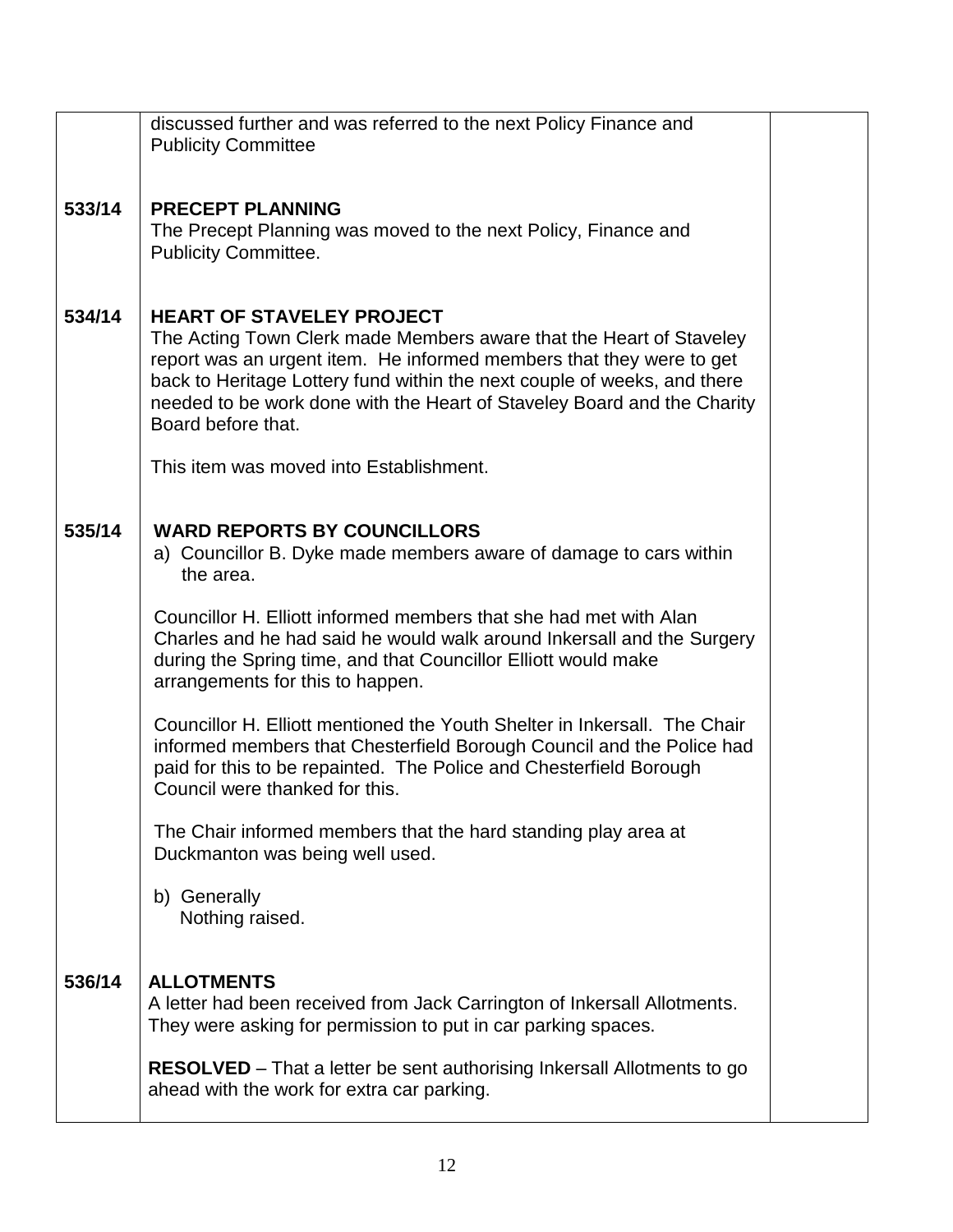| 537/14 | <b>FRECHEVILLE STREET - KITEWOOD GROUP AND KING GEORGE V</b><br><b>BOWLING CLUB</b><br>A letter had been received from King George V Bowling Club dated 24 <sup>th</sup><br>October.<br>Standing Orders were suspended to allow a spokesperson from King<br>George V Bowling Club to speak.                                                                                                                                                                                                                                                                                                                                                                                                                                                                                                                                                                                                                                                                                                                                                                                                                                                                                                                                                                                                                                                                                       |  |
|--------|-----------------------------------------------------------------------------------------------------------------------------------------------------------------------------------------------------------------------------------------------------------------------------------------------------------------------------------------------------------------------------------------------------------------------------------------------------------------------------------------------------------------------------------------------------------------------------------------------------------------------------------------------------------------------------------------------------------------------------------------------------------------------------------------------------------------------------------------------------------------------------------------------------------------------------------------------------------------------------------------------------------------------------------------------------------------------------------------------------------------------------------------------------------------------------------------------------------------------------------------------------------------------------------------------------------------------------------------------------------------------------------|--|
|        | A spokesperson from King George V Bowling Club informed members<br>that they had started off with a fence to improve on the vandalism problem<br>that they had been experiencing which had been a success. The Club<br>had been working with councillors to go further with improvements at the<br>Bowling Club. Funding had been received from Spire Facilities for a<br>pavilion which would be started on 17 <sup>th</sup> November. They were looking for<br>more funding from Viridor for more shelters for spectators and visitors and<br>for flood lights to be able to extend the season and evening play, also to<br>have bigger events at the green. Children from local schools were<br>involved and shelters were needed for them. Another £30,000 was<br>needed to complete the project. He informed members that they had to<br>put 10% in themselves before they could apply for the funding. The Club<br>would be putting in £1,000 and they needed a further £2,000. They were<br>asking for £2,000 out of the donations from Kitewood to enable them to<br>get the full funding which was needed. He informed the Committee that<br>they needed a letter of intent to say that the £2,000 would be available.<br>Councillor C. Ludlow commented that she thought the Bowling Club was<br>doing very well, especially with the work with the children from Holly |  |
|        | House.<br>Councillor B. Dyke asked if they would be planning on having any public<br>open days?                                                                                                                                                                                                                                                                                                                                                                                                                                                                                                                                                                                                                                                                                                                                                                                                                                                                                                                                                                                                                                                                                                                                                                                                                                                                                   |  |
|        | A feature in the Derbyshire Times under Grass Roots gave invitations for<br>anyone to go along to the Bowling Green.                                                                                                                                                                                                                                                                                                                                                                                                                                                                                                                                                                                                                                                                                                                                                                                                                                                                                                                                                                                                                                                                                                                                                                                                                                                              |  |
|        | Standing orders were reinstated.                                                                                                                                                                                                                                                                                                                                                                                                                                                                                                                                                                                                                                                                                                                                                                                                                                                                                                                                                                                                                                                                                                                                                                                                                                                                                                                                                  |  |
|        | <b>RESOLVED</b> – That a letter of intent be sent to the Bowling Club detailing<br>£2,000 out of the Kitewood donations be used as match funding for the<br>shelters and flood lighting.                                                                                                                                                                                                                                                                                                                                                                                                                                                                                                                                                                                                                                                                                                                                                                                                                                                                                                                                                                                                                                                                                                                                                                                          |  |
| 538/14 | <b>ITEMS FOR ACTION</b><br>Nothing to report.                                                                                                                                                                                                                                                                                                                                                                                                                                                                                                                                                                                                                                                                                                                                                                                                                                                                                                                                                                                                                                                                                                                                                                                                                                                                                                                                     |  |

┑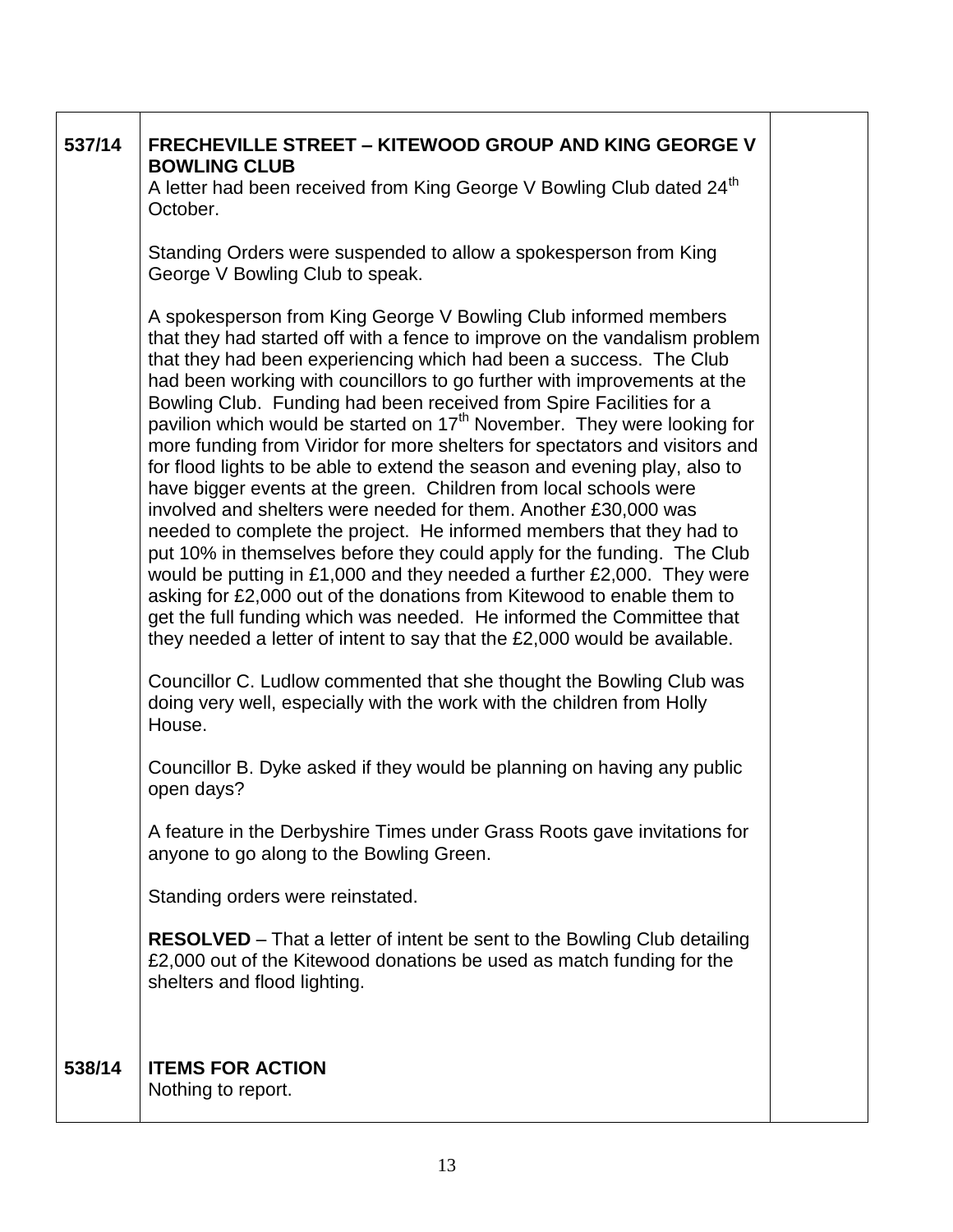| 539/14 | <b>CHESTERFIELD BOROUGH COUNCIL</b><br>Nothing to report.                                                                                                                                                                                                                                                                 |  |
|--------|---------------------------------------------------------------------------------------------------------------------------------------------------------------------------------------------------------------------------------------------------------------------------------------------------------------------------|--|
| 540/14 | <b>SEALING OF DOCUMENTS</b>                                                                                                                                                                                                                                                                                               |  |
|        | <b>RESOLVED –</b><br>That the Common Seal of the Council be affixed to any<br>documents or agreements necessary to carry into effect<br>any resolution or decisions passed by or confirmed at<br>this meeting.                                                                                                            |  |
| 541/14 | <b>PART II - CONFIDENTIAL BUSINESS</b><br><b>PUBLIC BODIES (ADMISSION TO MEETINGS ACT), 1960</b>                                                                                                                                                                                                                          |  |
|        | <b>RESOLVED –</b><br>That in view of the fact that publicity would be prejudicial<br>to the public interest by reason of the confidential nature<br>of the following matters, the public and representatives of<br>the press excluded from this meeting during the<br>discussion thereof.                                 |  |
| 542/14 | <b>ESTABLISHMENT</b>                                                                                                                                                                                                                                                                                                      |  |
|        | <b>Heart of Staveley</b>                                                                                                                                                                                                                                                                                                  |  |
|        | Standing Orders were suspended to allow Jo Taylor to answer questions.                                                                                                                                                                                                                                                    |  |
|        | A financial report produced on the Heart of Staveley Project was<br>discussed. Further information regarding 2010/2011 was promised to Jo<br>Taylor.                                                                                                                                                                      |  |
|        | Jo Taylor informed the Council that due to her finishing at Christmas, time<br>was running out for her to split the accounts between Heart of Staveley<br>Project and the Council accounts and she could not do this until it was<br>agreed between the project managers and the Council how much PWLB<br>money remained. |  |
|        | It was reported that all the ERDF claims had been made and the Council<br>was still awaiting £95,000 from the Heritage Lottery Fund.                                                                                                                                                                                      |  |
|        | It was important to budget the PWLB repayments until such time the<br>money was recoverable from the project.                                                                                                                                                                                                             |  |
|        | Further discussions took place with regards to the funding currently held<br>by the Heart of Staveley charity and the releasing of those funds to the                                                                                                                                                                     |  |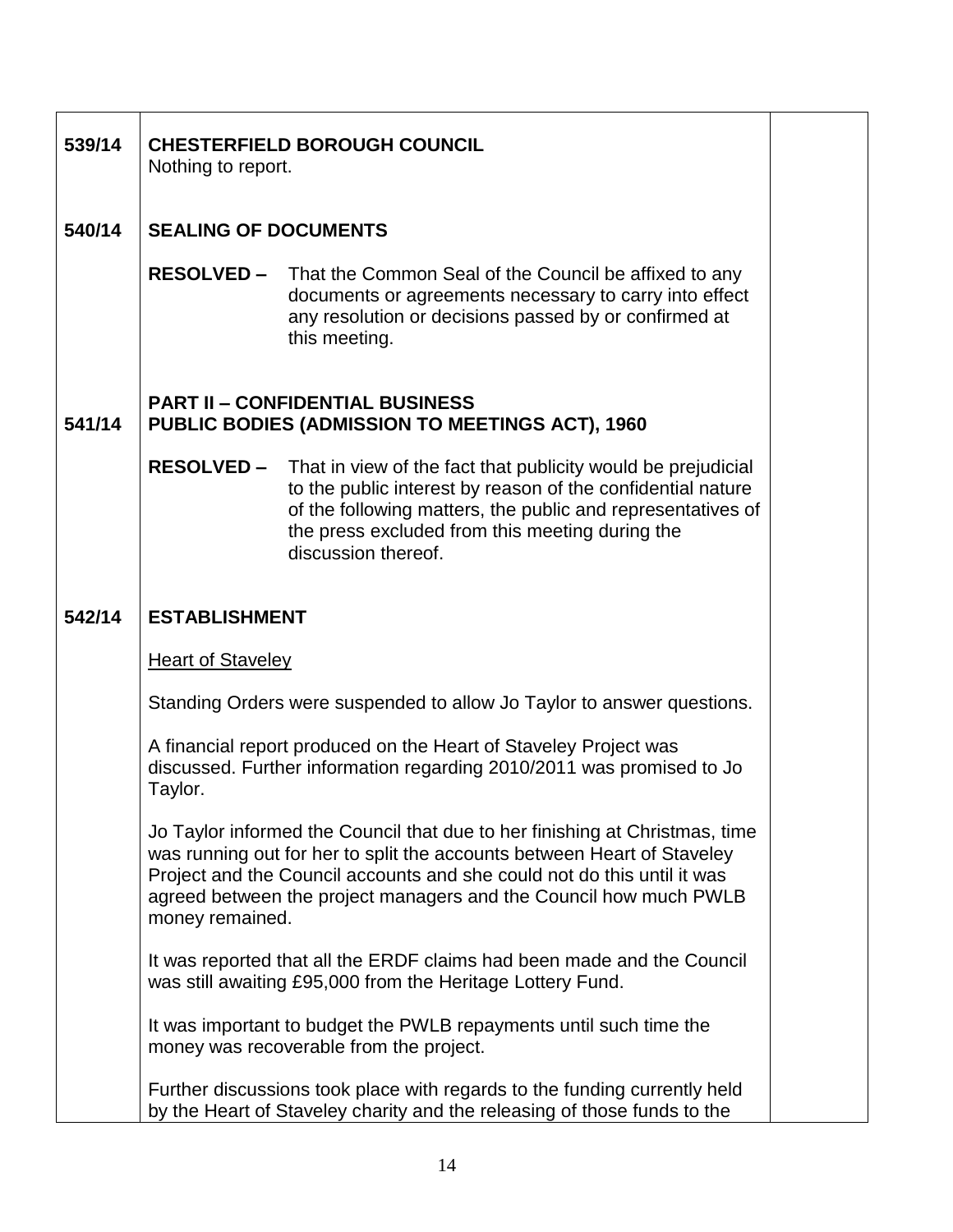|        | Council and also matters relating to cashflow.                                                                                                                                                      |                                                                                                                                                                                                                                                                                                                                                                                                                                                                |  |
|--------|-----------------------------------------------------------------------------------------------------------------------------------------------------------------------------------------------------|----------------------------------------------------------------------------------------------------------------------------------------------------------------------------------------------------------------------------------------------------------------------------------------------------------------------------------------------------------------------------------------------------------------------------------------------------------------|--|
|        | It was further understood that the Council needed to discuss these<br>matters with the Heart of Staveley Board.                                                                                     |                                                                                                                                                                                                                                                                                                                                                                                                                                                                |  |
|        | The following recommendations from the Heart of Staveley report were<br>discussed.                                                                                                                  |                                                                                                                                                                                                                                                                                                                                                                                                                                                                |  |
|        | (i)                                                                                                                                                                                                 | Council acknowledge and accept the requirements of the Heritage<br>Lottery Fund as set out in their letter to Councillors of 21 October<br>2014                                                                                                                                                                                                                                                                                                                |  |
|        | (ii)                                                                                                                                                                                                | Subject to the recommendation above the Acting Town Clerk,<br>Project Manager and the Project Team be authorised to take all<br>necessary steps to address the requirements of the Heritage<br>Lottery Fund and to report progress to the Project Board                                                                                                                                                                                                        |  |
|        | (iii)                                                                                                                                                                                               | Council will undertake its best endeavours to work closely with<br>Heart of Staveley Ltd to meet the requirements of the Heritage<br>Lottery Fund by the end of November to enable 'permission to<br>start' to be achieved                                                                                                                                                                                                                                     |  |
|        | (iv)                                                                                                                                                                                                | Council approve a loan of up to £5,000 to Heart of Staveley to<br>enable the community trust to take legal advice in relation to the<br>proposed lease of the Hall complex to Heart of Staveley Ltd.                                                                                                                                                                                                                                                           |  |
|        |                                                                                                                                                                                                     | Recommendation 2 was of concern to the Council, it was acknowledged<br>that the Acting Town Clerk did not have the capacity at that time and this<br>recommendation would require further discussion.                                                                                                                                                                                                                                                          |  |
|        | <b>Standing Orders were reinstated</b>                                                                                                                                                              |                                                                                                                                                                                                                                                                                                                                                                                                                                                                |  |
|        | It was RESOLVED that the Council accept recommendation 1 and<br>recommendation 3. Recommendation 2 required further discussion and a<br>decision would be made at a later date on recommendation 4. |                                                                                                                                                                                                                                                                                                                                                                                                                                                                |  |
|        |                                                                                                                                                                                                     | 9 votes FOR 2 votes AGAINST                                                                                                                                                                                                                                                                                                                                                                                                                                    |  |
| 543/14 |                                                                                                                                                                                                     | <b>STAFFING REVIEW</b>                                                                                                                                                                                                                                                                                                                                                                                                                                         |  |
|        |                                                                                                                                                                                                     | The Council <b>NOTED</b> that Mark Evans who was seconded by Chesterfield<br>Borough Council for 2-3 days per week was due to leave CBC that week.<br>To support continuity through the Staff Review Process and to continue to<br>support the Council in relation to the Disciplinary Hearings of two<br>Members of Staff he had offered to continue as a consultant. The Staffing<br>Review was nearly ready to go and the Disciplinary Hearings were due to |  |